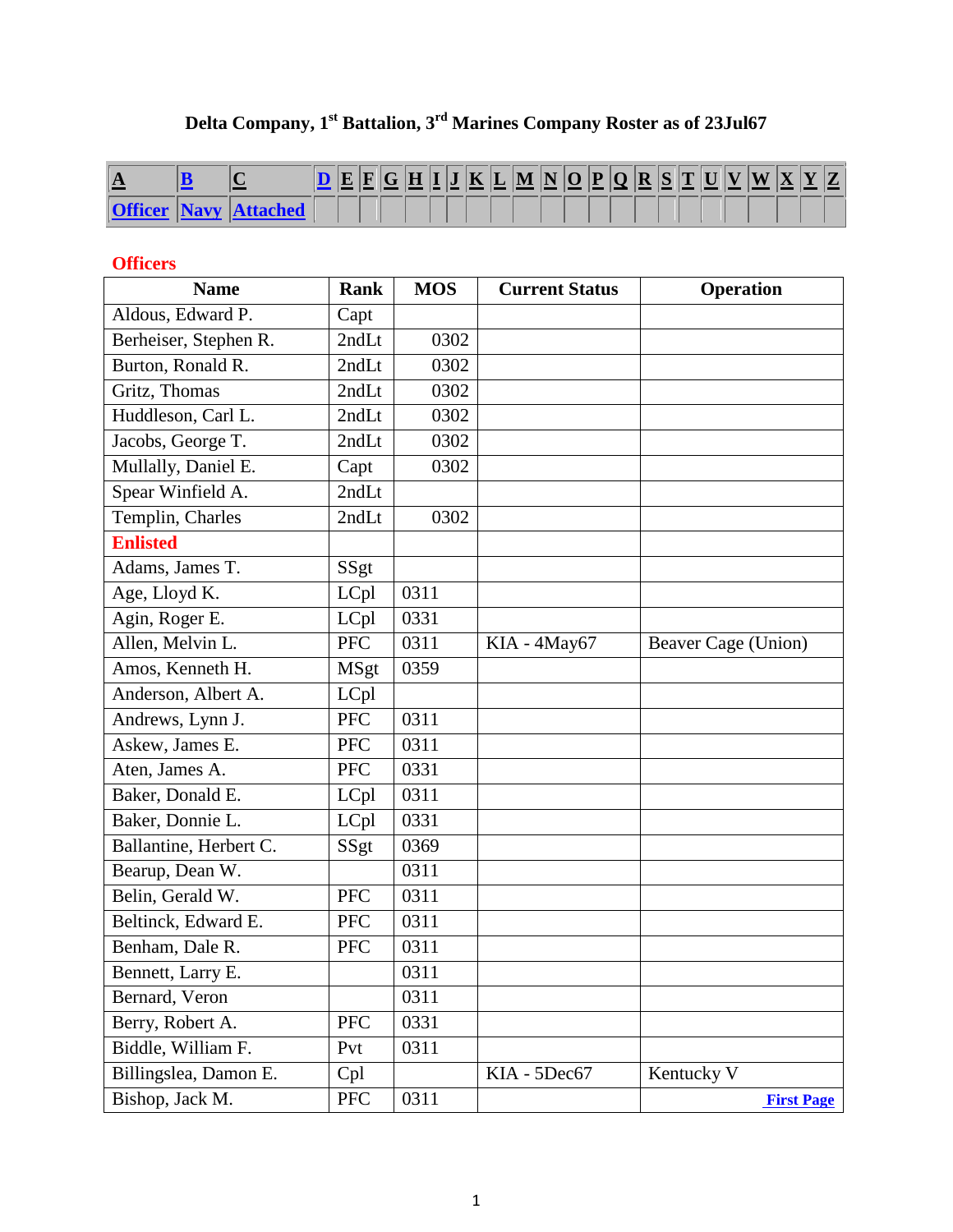<span id="page-1-0"></span>

| <b>Name</b>             | Rank                     | <b>MOS</b>   | <b>Current Status</b> | <b>Operation</b>     |
|-------------------------|--------------------------|--------------|-----------------------|----------------------|
|                         | Pvt                      | 0311         |                       |                      |
| Blackburn, Glenn J.     |                          |              |                       |                      |
| Bogdon, Robert P.       | <b>PFC</b><br><b>PFC</b> | 0311<br>0311 |                       |                      |
| Bornefeld, Harry F. Jr. |                          |              |                       |                      |
| Bottum, Ray W.          | <b>PFC</b>               | 0311         |                       |                      |
| Bowersox, Gerald R.     | Cpl                      | 0351         |                       |                      |
| Boyer, Mark D.          | <b>PFC</b>               | 0311         |                       |                      |
| Brackins, David R.      | Sgt                      | 0311         |                       |                      |
| Bradley, George         | LCpl                     | 0311         |                       |                      |
| Bradsmey, George P.     | <b>PFC</b>               | 0311         |                       |                      |
| Branch, Jerrell O.      | Cpl                      | 0311         |                       |                      |
| Brewer, Rodney W.       | Pvt                      | 0311         |                       |                      |
| Brito, Robert G.        | <b>PFC</b>               | 0311         |                       |                      |
| Brooks, David D.        | <b>PFC</b>               | 0311         |                       |                      |
| Brown, James H.         | <b>PFC</b>               | 0311         |                       |                      |
| Brown, Rodger F.        | LCpl                     |              |                       |                      |
| Brown, Willie L.        | <b>PFC</b>               |              | KIA - 19 May 67       | Hickory/Beau Charger |
| Brugh, Charles M.       | LCpl                     | 0331         |                       |                      |
| Bruni, John P.          | <b>PFC</b>               | 0311         |                       |                      |
| Buninko, Matthew C.     | <b>PFC</b>               | 0300         |                       |                      |
| Burelson, Albert A.     | <b>PFC</b>               | 0351         |                       |                      |
| Burke, James P.         | <b>PFC</b>               | 0311         |                       |                      |
| Calvi, Lorenzo          | <b>PFC</b>               | 0331         |                       |                      |
| Cansdale, William T.    | SSgt                     | 0369         |                       |                      |
| Cantu, Roger            |                          |              |                       |                      |
| Carrero, Gerald         |                          |              |                       |                      |
| Carroll, John           | LCpl                     |              |                       |                      |
| Carroll, John A.        | <b>PFC</b>               | 0311         |                       |                      |
| Carter, Ralph E.        | <b>PFC</b>               | 0331         |                       |                      |
| Caughey, William        | LCpl                     |              |                       |                      |
| Cavazos, Martin         | <b>PFC</b>               | 0311         | KIA - 5May67          | Beaver Cage (Union)  |
| Cepeda, Rafael          | <b>PFC</b>               | 0311         |                       |                      |
| Chambers, Earl          |                          |              |                       |                      |
| Clark, Dale S.          | <b>PFC</b>               | 0311         |                       |                      |
| Clark, Dann J.          | PFC                      | 0311         |                       |                      |
| Clausen, Carl M.        | LCpl                     | 0141         |                       |                      |
| Condon, James W.        | <b>PFC</b>               | 0311         |                       |                      |
| Connor, John J.         | <b>PFC</b>               | 0351         |                       |                      |
| Cook, James A.          | LCpl                     | 0311         |                       |                      |
| Copley, David W.        | <b>PFC</b>               | 0311         |                       | <b>First Page</b>    |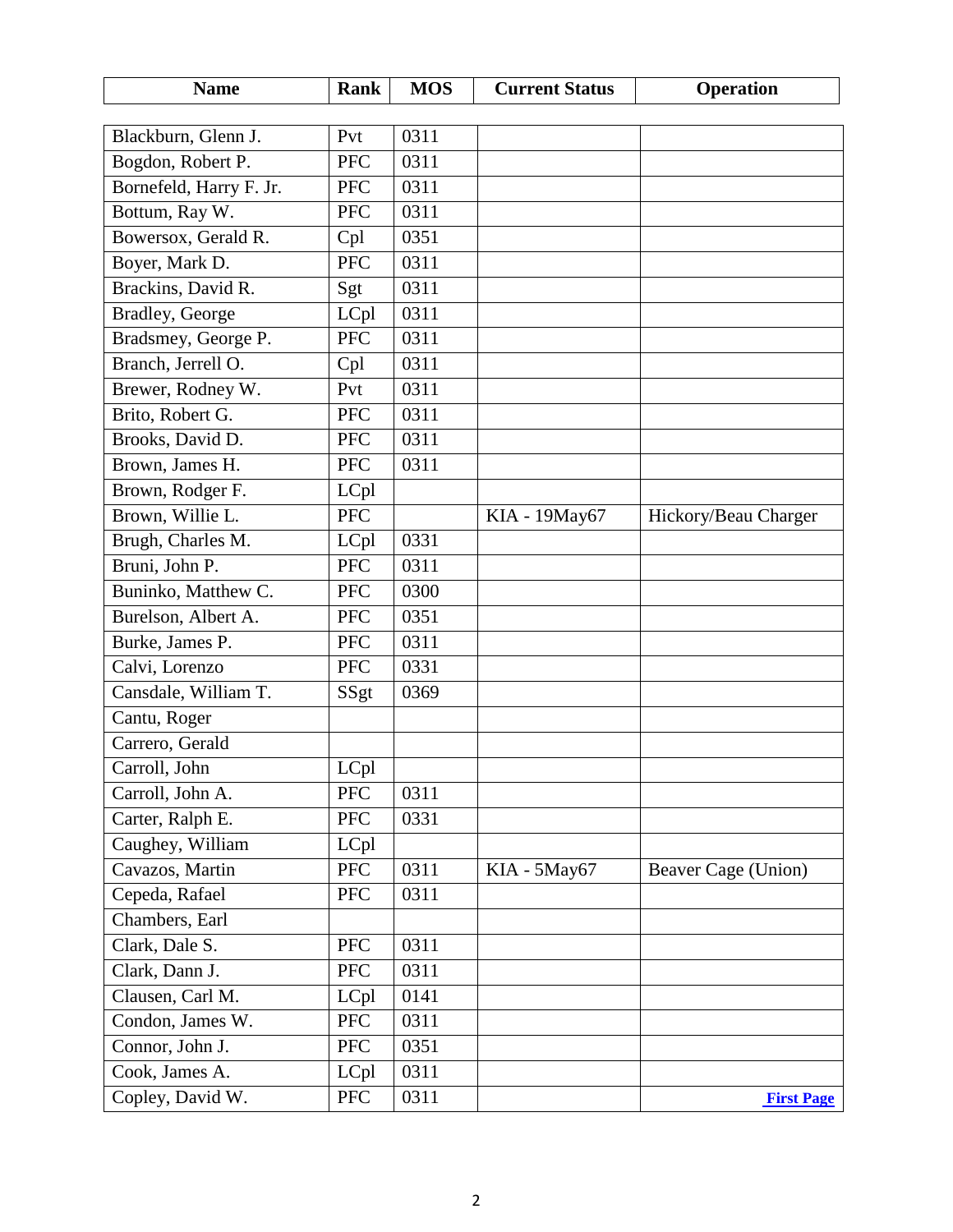<span id="page-2-2"></span><span id="page-2-1"></span><span id="page-2-0"></span>

| <b>Name</b>              | <b>Rank</b> | <b>MOS</b> | <b>Current Status</b> | <b>Operation</b>           |
|--------------------------|-------------|------------|-----------------------|----------------------------|
|                          |             |            |                       |                            |
| Correa, Primitivo Jr.    | <b>PFC</b>  | 0311       |                       |                            |
| Cosentino, Robert        | Cpl         | 0311       |                       |                            |
| Cox, Robert E. Jr.       | SSgt        | 0369       |                       |                            |
| Crabtree, Jerry          | LCpl        |            |                       |                            |
| Craig, Jimmy R.          | Pvt         | 0351       |                       |                            |
| Crew, James K.           | <b>PFC</b>  | 0311       |                       |                            |
| Croteau, Richard R.      | <b>PFC</b>  | 0311       |                       |                            |
| Culp, Lester G.          | LCpl        | 0311       |                       |                            |
| Cuozzo, Frank X.         | <b>PFC</b>  | 0331       | KIA - 10May67         | Beaver Cage (Union)        |
| Dahl, Donald E.          | <b>PFC</b>  | 0311       |                       |                            |
| Davidson, William G.     | <b>PFC</b>  |            | KIA - 11Nov67         | Kentucky                   |
| Davis, Fredrick          | LCpl        |            |                       |                            |
| Davis, Ronald D.         | Cpl         | 0311       |                       |                            |
| Day, Jimmy L.            | SSgt        |            |                       |                            |
| De La Garza, Oscar Jr.   | Sgt         | 0141       |                       |                            |
| Dean, Billy R.           | LCpl        | 0311       |                       |                            |
| Dean, Terry R.           | LCpl        | 0351       |                       |                            |
| Deangelo, James J.       | <b>PFC</b>  | 0311       |                       |                            |
| Delaney, Frank J. III    | LCpl        | 0351       |                       |                            |
| Demey, Wesley E.         | LCpl        |            |                       |                            |
| Dickens, Charles E.      | <b>PFC</b>  | 0311       |                       |                            |
| Dickens, Clarence L.     | LCpl        | 0331       |                       |                            |
| Dobbins, Garland E.      | <b>PFC</b>  | 0311       |                       |                            |
| Doyle, Patrick L.        | LCpl        |            | KIA - 15Oct67         | <b>Bastion Hill/Medina</b> |
| Drewa, Walter J. Jr.     | <b>PFC</b>  | 0331       |                       |                            |
| Duval, Alfred W.         | LCpl        | 0311       |                       |                            |
| Duquesne, Gilbert        | <b>PFC</b>  |            |                       |                            |
| Edgemon, Marion L.       | <b>PFC</b>  | 0311       |                       |                            |
| Ellis, George E.         | LCpl        | 0311       |                       |                            |
| Elmore, Terry J.         | LCpl        | 0311       |                       |                            |
| Essington, Donald W.     | LCpl        | 0311       |                       |                            |
| Faircloth, Neal E.       | <b>PFC</b>  | 0311       |                       |                            |
| Federinko, John M.       | <b>PFC</b>  | 0311       |                       |                            |
| Felgen, Frederick V. Sr. | 1stSgt      | 9999       |                       |                            |
| Fetzner, James F.        | ${\rm PFC}$ | 0141       |                       |                            |
| Fields, Clinton A.       | <b>PFC</b>  | 0311       |                       |                            |
| Fischer, Michael J.      | LCpl        | 0311       |                       |                            |
| Flamont, William K.      | <b>PFC</b>  | 0352       |                       |                            |
| Flood, Robert D.         | <b>PFC</b>  | 0311       |                       | <b>First Page</b>          |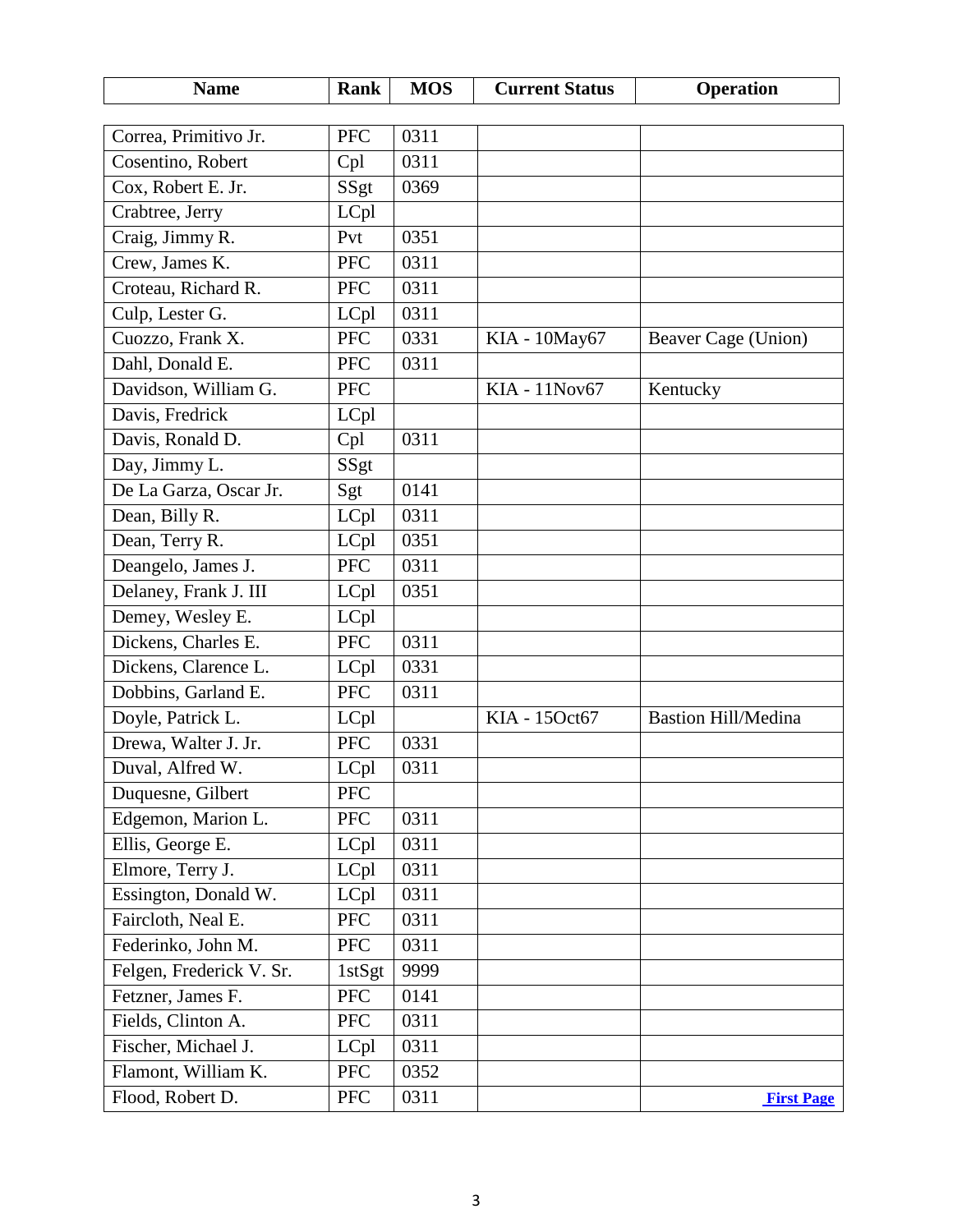<span id="page-3-1"></span><span id="page-3-0"></span>

| <b>Name</b>                                    | Rank               | <b>MOS</b> | <b>Current Status</b> | <b>Operation</b>    |
|------------------------------------------------|--------------------|------------|-----------------------|---------------------|
| Flowers, Wayne M.                              | <b>PFC</b>         | 0311       |                       |                     |
| Ford, George C.                                | LCpl               | 0311       |                       |                     |
| Franklin, Steven D.                            | LCpl               | 0311       |                       |                     |
| Frate, Thomas C.                               | Cpl                |            |                       |                     |
| Furmanski, Jerome E.                           | LCpl               | 0311       |                       |                     |
| Fuss, Fredick W.                               | <b>PFC</b>         | 0311       |                       |                     |
| Gadsden, Charles                               | <b>PFC</b>         | 0311       |                       |                     |
| Gagne, Raymond A.                              | LCpl               | 0311       |                       |                     |
| Gallo, Robert                                  | PFC                | 0331       |                       |                     |
| Gallegos, Adelio                               | LCpl               | 0311       |                       |                     |
| Gentry, Robert D.                              | <b>PFC</b>         | 0311       |                       |                     |
| Gesualdi, Gilbert A.                           | GySgt              | 0369       | Deceased              |                     |
| Gibbon, Roy                                    | Cpl                |            |                       |                     |
| Gibson, Nathaniel                              | Pvt                | 0311       |                       |                     |
| Gilbert, David V.                              | Pvt                | 0311       |                       |                     |
| Giles, Carroll E.                              | <b>PFC</b>         | 0331       |                       |                     |
| Gomez, Jose M.                                 |                    |            | KIA - 4May67          |                     |
| Gossett, John P.                               | LCpl<br><b>PFC</b> | 0351       |                       | Beaver Cage (Union) |
| Gray, Samuel                                   |                    |            | KIA - 11Dec67         | Kentucky V          |
| Greenmon, Nelson                               | Cpl                | 0311       |                       |                     |
| Grentzinger, John C.                           | LCpl               | 0311       |                       |                     |
|                                                | Cpl<br><b>PFC</b>  | 0351       |                       |                     |
| Gudykunst, David B.<br>Gutierrez, Jose Jr.     |                    | 0311       |                       |                     |
| Hall, Milton L.                                | Cpl                | 0311       | KIA - 7May67          | Beaver Cage (Union) |
|                                                | Sgt                | 0311       |                       |                     |
| Handy, Marshall K.                             | LCpl<br><b>PFC</b> |            |                       |                     |
| Hardy, William B.                              |                    | 0311       |                       |                     |
| Handy, Marshall K.                             | LCpl               | 0311       |                       |                     |
| Harrison, Arron                                | GySgt              | 0369       |                       |                     |
| Heare, Timothy R.<br>Heiderscheidt, Leonard W. | <b>PFC</b>         | 0341       |                       |                     |
|                                                | Cpl                | 0311       |                       |                     |
| Hellyer, James R.                              | Pvt                | 0311       |                       |                     |
| Helm, Chester                                  |                    | 0311       |                       |                     |
| Heridi, Amartinez                              | <b>PFC</b>         | 0311       |                       |                     |
| Hernandez, Vicente                             | <b>PFC</b>         | 0311       |                       |                     |
| Hibbard, William L.                            | <b>PFC</b>         | 0331       |                       |                     |
| Hickman, David A.                              | <b>PFC</b>         | 0311       | KIA - 4May67          | Beaver Cage (Union) |
| Hicks, Kenneth L.                              | Pvt                | 0311       |                       |                     |
| Hicks, Steven L.                               | <b>PFC</b>         | 0311       |                       |                     |
| Hines, Leon                                    | <b>PFC</b>         | 0311       |                       | <b>First Page</b>   |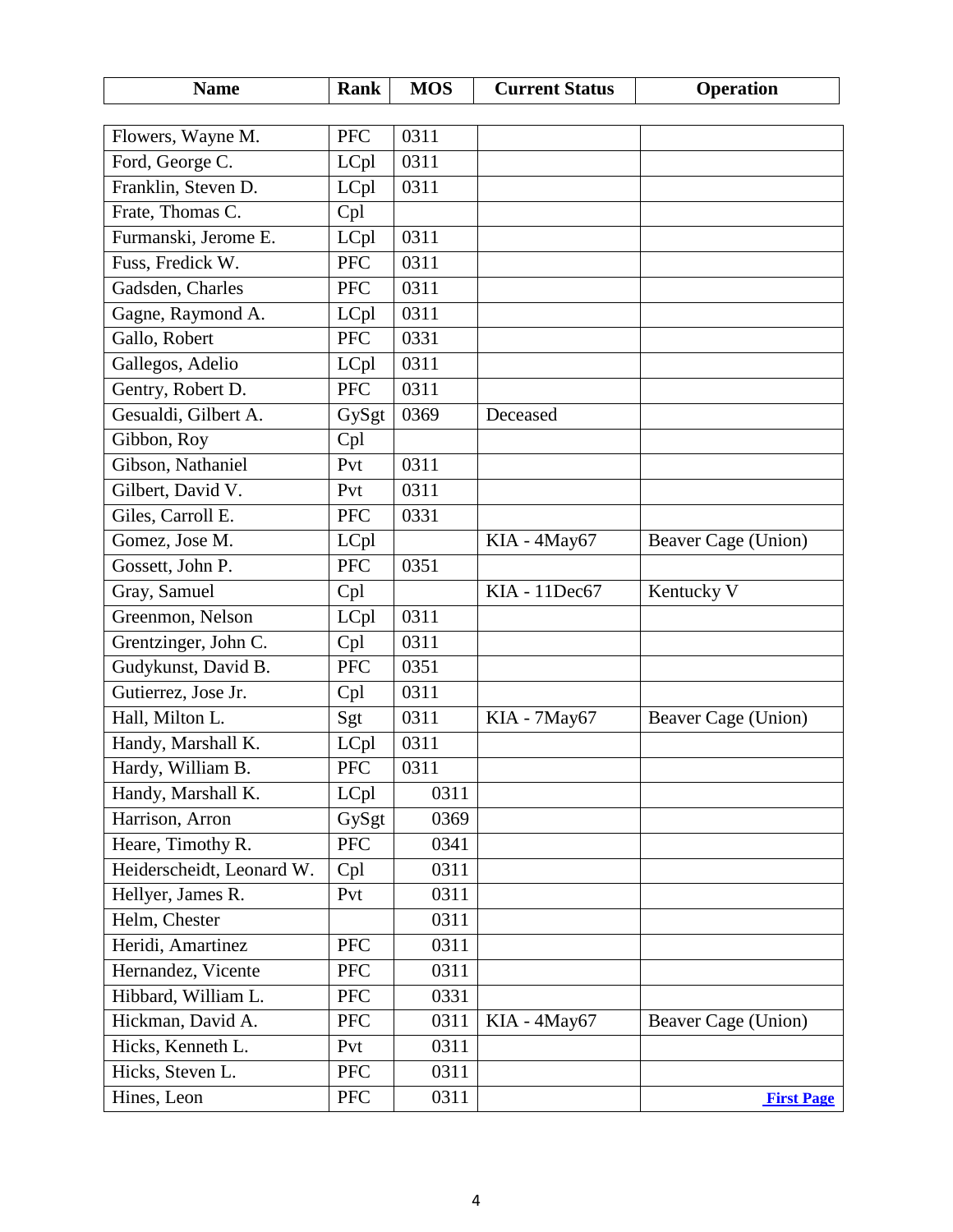<span id="page-4-2"></span><span id="page-4-1"></span><span id="page-4-0"></span>

| <b>Name</b>              | Rank       | <b>MOS</b> | <b>Current Status</b> | <b>Operation</b>           |
|--------------------------|------------|------------|-----------------------|----------------------------|
|                          |            |            |                       |                            |
| Hisaw, Teddy L.          | Cpl        |            | KIA - 28Oct67         | Granite                    |
| Hissong, Harry L.        | <b>PFC</b> | 0311       | KIA - 5May67          | Beaver Cage (Union)        |
| Hittson, Jesse D.        | <b>PFC</b> | 0311       |                       |                            |
| Hoadley, Jack R.         | Cpl        | 0311       |                       |                            |
| Hodge, John S.           | <b>PFC</b> | 0351       |                       |                            |
| Hoffmeyer, Gary L.       | <b>PFC</b> | 0311       |                       |                            |
| Hollingsworth, Don R.    | <b>PFC</b> | 0311       | KIA - 4May67          | Beaver Cage (Union)        |
| Holly, Johnny J.         | LCpl       | 0331       |                       |                            |
| Holsomback, Frank N.     | <b>PFC</b> | 0311       | KIA - 12Oct67         | <b>Bastion Hill/Medina</b> |
| Hooper, Gary D.          | <b>PFC</b> | 0311       |                       |                            |
| Hudspeth, L. J.          | PFC        | 0311       | KIA - 12Oct67         | <b>Bastion Hill/Medina</b> |
| Huebsch, William E.      | <b>PFC</b> | 0311       |                       |                            |
| Huertas, Daniel R.       | LCpl       | 0331       |                       |                            |
| Hufpalen, Robert W.      |            |            |                       |                            |
| Jackson, Bill L.         | <b>PFC</b> | 0331       |                       |                            |
| Jalbert, Thomas G.       | <b>PFC</b> | 0311       |                       |                            |
| Jenkins, Tony J.         | <b>PFC</b> | 0331       |                       |                            |
| Johnson, Robert L.H. Jr. | <b>PFC</b> | 0311       |                       |                            |
| Jones, Bruce W.          | Cpl        | 0341       |                       |                            |
| Jones, John E.           | LCpl       | 0311       |                       |                            |
| Jones, Ruben             | PFC        | 0311       |                       |                            |
| Jordon, George           | <b>PFC</b> |            |                       |                            |
| Jordan, Robert H.        | <b>PFC</b> | 0351       |                       |                            |
| Junkert, Kenneth E.      | LCpl       | 0311       |                       |                            |
| Kash, Milburn D.         | Sgt        | 0331       |                       |                            |
| Kazakevich, Larry L.     | PFC        | 0311       |                       |                            |
| Kazukiewicz, Daniel A.   | <b>PFC</b> | 0311       |                       |                            |
| Kees, Burton J. Jr.      | Pvt        | 0331       | Deceased              |                            |
| Kekahuna, Paul K.        | GySgt      | 0369       | Deceased              |                            |
| Kellat, Joseph M.        | <b>PFC</b> | 0341       |                       |                            |
| Kelley, Johnnie W.       | LCpl       | 0311       | KIA - 4Sep67          | <b>Beacon Point</b>        |
| Kelley, Raymond M. Jr.   | LCpl       | 0331       |                       |                            |
| King, Robert W.          | <b>PFC</b> | 0331       |                       |                            |
| King, Earnest            | LCpl       |            |                       |                            |
| King, Steven             | PFC        |            |                       |                            |
| Kitt, Jerry J.           | GySgt      | 0369       |                       |                            |
| Kos, Dennis Jr.          | <b>PFC</b> | 0311       |                       |                            |
| Kruse, James L.          | <b>PFC</b> | 0311       |                       |                            |
| LaBarge, Robert G.       | <b>PFC</b> | 0331       |                       | <b>First Page</b>          |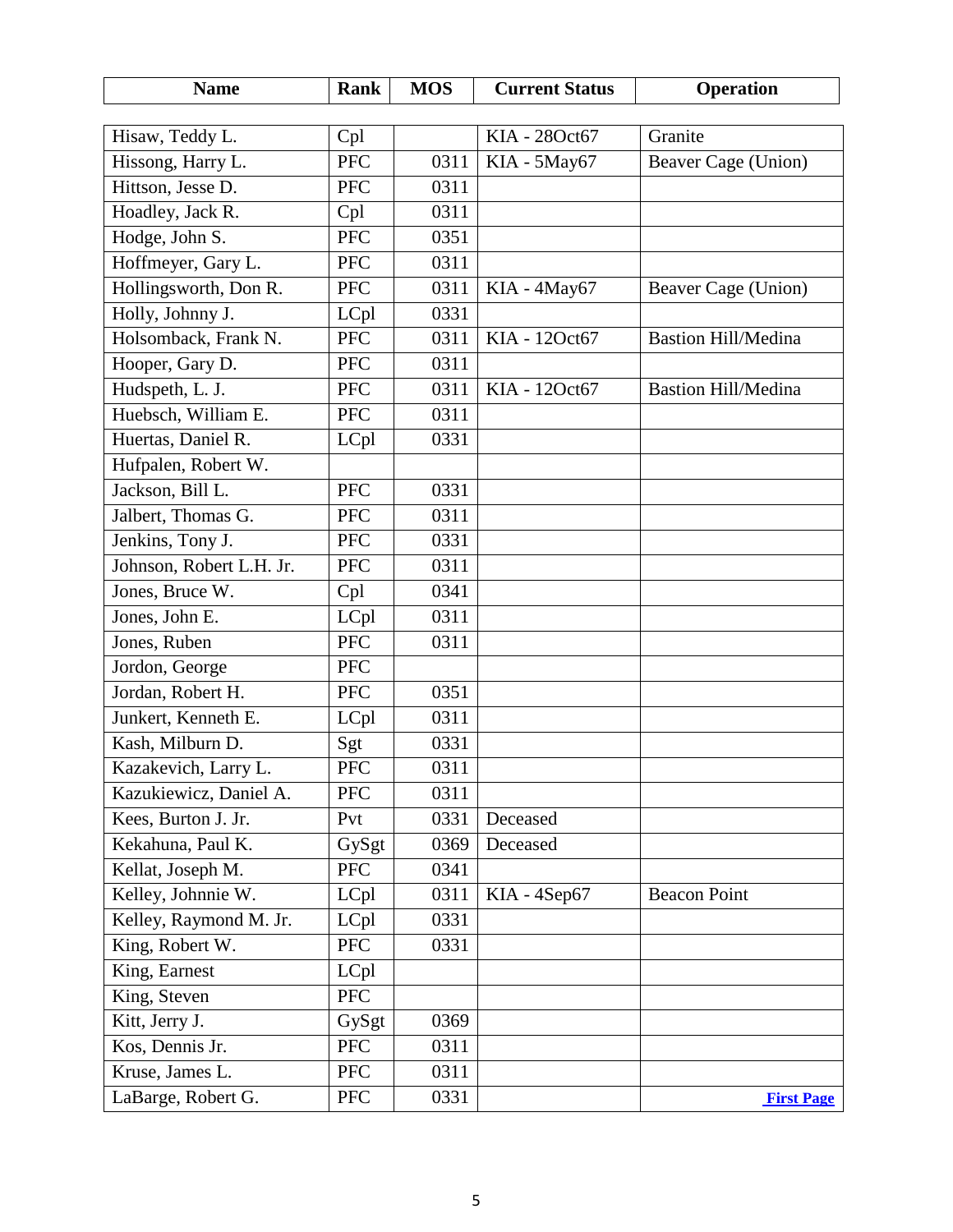<span id="page-5-0"></span>

| <b>Name</b>              | <b>Rank</b> | <b>MOS</b>        | <b>Current Status</b> | <b>Operation</b>    |
|--------------------------|-------------|-------------------|-----------------------|---------------------|
|                          |             |                   |                       |                     |
| Lafferre, James A.       | <b>PFC</b>  | 0311              |                       |                     |
| Langford, Charles E. Jr. | <b>PFC</b>  | 031               |                       |                     |
| Lauga, Stan R.           | LCpl        | 0311              |                       |                     |
| Laws, Jimmy J.           | <b>PFC</b>  | 0311              |                       |                     |
| Law, Robert J.           | Pvt         | 0351              |                       |                     |
| Ledee-Cruz, Joaquin      | <b>PFC</b>  | 0311              |                       |                     |
| Lee, Dalphus             | Cpl         | 0311              |                       |                     |
| Lee, Lawrence E.         | LCpl        | 0351              |                       |                     |
| Light, Richard F.        | Cpl         | 0311              |                       |                     |
| Llewellyn, Richard T.    | <b>PFC</b>  | 0311              |                       |                     |
| Logue, Charles M.        | <b>PFC</b>  | 0351              |                       |                     |
| Lopez, Guadalupe         | Cpl         | $\overline{0}311$ |                       |                     |
| Lusain, Joseph T.        | <b>PFC</b>  | 0311              |                       |                     |
| Lyle, Larry R.           | LCpl        | 0311              |                       |                     |
| Lynn, Arthur P.          | LCpl        | 0311              |                       |                     |
| Mannion, Dennis J.       | <b>PFC</b>  | 0311              | KIA - 5May67          | Beaver Cage (Union) |
| Marcil, James L.         | Pvt         | 0311              |                       |                     |
| Marinucci, Ronald J.     | <b>PFC</b>  | 0331              |                       |                     |
| Markwardt, Gary L.       | <b>PFC</b>  | 0141              |                       |                     |
| Martinez, Adalberto H.   | <b>PFC</b>  | 0311              |                       |                     |
| Matson, Robert           | LCpl        | 0311              |                       |                     |
| McAuley, John A.         | LCpl        |                   |                       |                     |
| McCaffrey, Phillip E.    | Cpl         | 0331              |                       |                     |
| McCorory, Robert A.      | LCpl        | 0311              |                       |                     |
| McDaniel, Donald L.      | <b>PFC</b>  | 0351              |                       |                     |
| McKean, Lloyd G.         | LCpl        | 0311              |                       |                     |
| McKeon, Kenneth C.       | <b>PFC</b>  | 0331              |                       |                     |
| McMahon, Frederick A.    | LCpl        | 0311              | KIA - 4May67          | Beaver Cage (Union) |
| Meeker, Michael L.       | Cpl         | 0341              |                       |                     |
| Meier, Billy             | LCpl        |                   |                       |                     |
| Memay, Carlos M.L.       | LCpl        | 0311              |                       |                     |
| Metcalfe, C. A.          | <b>PFC</b>  | 0311              |                       |                     |
| Metzger, Louis           | <b>PFC</b>  |                   |                       |                     |
| Miller, Melvin L.        | LCpl        | 0311              |                       |                     |
| Minton, Don W.           | LCpl        | 0351              | KIA - 4May67          | Beaver Cage (Union) |
| Monroe, Raymond          | Sgt         | 0351              |                       |                     |
| Monsen, Robert M.        | Cpl         | 0311              |                       |                     |
| Montanez, William        | LCpl        |                   |                       |                     |
| M_eller, Frank A.        | LCpl        |                   |                       | <b>First Page</b>   |
|                          |             |                   |                       |                     |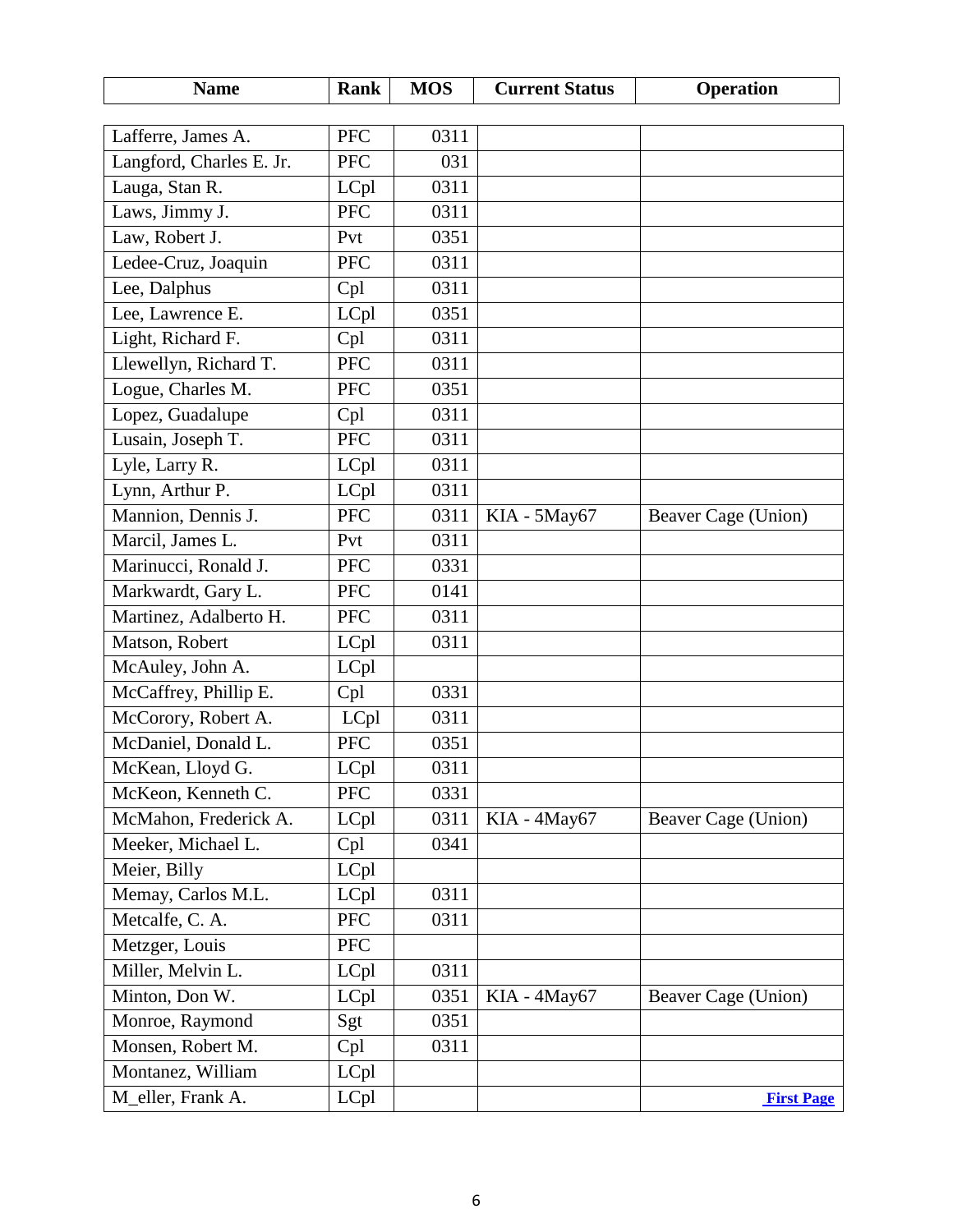<span id="page-6-5"></span><span id="page-6-4"></span><span id="page-6-3"></span><span id="page-6-2"></span><span id="page-6-1"></span><span id="page-6-0"></span>

| <b>Name</b>              | <b>Rank</b> | <b>MOS</b> | <b>Current Status</b> | <b>Operation</b>  |
|--------------------------|-------------|------------|-----------------------|-------------------|
|                          |             | 0300       |                       |                   |
| Morales, Juan I.         | <b>PFC</b>  |            |                       |                   |
| Morgan, James L. Jr.     | LCpl        | 0341       |                       |                   |
| Murphy, George J.        | LCpl        | 0311       |                       |                   |
| Murray, David R.         | Cpl         |            |                       |                   |
| Nelson, Steve D          | Pvt         | 0311       |                       |                   |
| Newhouse, Christen A.    | <b>PFC</b>  | 0341       |                       |                   |
| Newman, Dennis C.        | <b>PFC</b>  | 0311       |                       |                   |
| Nicholas, John B.        | <b>MSgt</b> |            |                       |                   |
| Nichols, Robert W.       | <b>PFC</b>  | 0311       |                       |                   |
| Nolan, Terrance F.       | <b>PFC</b>  |            |                       |                   |
| Nollman, Thomas A.       | <b>PFC</b>  | 0311       |                       |                   |
| Nunnery, William M.      | <b>PFC</b>  | 0311       |                       |                   |
| Odell, Dennis L.         | <b>PFC</b>  | 0311       | KIA - 11Nov67         | Kentucky          |
| Oakins, Timothy F.       |             |            |                       |                   |
| Olovich, David T         | Cpl         | 0311       |                       |                   |
| Orlando, Samuel          | SSgt        | 0369       |                       |                   |
| Ortega, Alfred           | <b>PFC</b>  |            |                       |                   |
| Ortiz, Frank S.          | <b>PFC</b>  | 0351       |                       |                   |
| Ostwald, James M.        | LCpl        | 0300       |                       |                   |
| Padaczoz, Richard        | Sgt         | 0311       |                       |                   |
| Peacock, John            | <b>PFC</b>  |            |                       |                   |
| Perez-Arriaga, Carlos J. | <b>PFC</b>  | 0331       |                       |                   |
| Peters, William T.       | <b>PFC</b>  | 0351       |                       |                   |
| Petrick, Frank E.        | LCpl        |            | KIA - 24Aug67         | Cochise           |
| Pickard, John H.         | LCpl        | 0311       |                       |                   |
| Pizel, Ronald J.         | Pvt         | 0311       |                       |                   |
| Pruitt, James A.         | LCpl        | 0311       |                       |                   |
| Pysell, Allen E.         | Pvt         | 0311       |                       |                   |
| Quiroz, Paul             | <b>PFC</b>  | 0311       |                       |                   |
| Raddatz, Raymond W.      | LCpl        | 0311       |                       |                   |
| Riggs, Donald S.         | Cpl         |            | KIA - 4Dec67          | Kentucky V        |
| Riley, Daniel M.         | PFC         | 0331       |                       |                   |
| Rios, Rodolfo            | LCpl        | 0351       |                       |                   |
| Robinson, Jerome L.      | PFC         | 0311       |                       |                   |
| Robinson, R.             | LCpl        | 0311       |                       |                   |
| Rucker, James L.         | <b>PFC</b>  | 0300       |                       |                   |
| Rutkowski, Jon J.        | <b>PFC</b>  | 0311       |                       |                   |
| Schultz, Harvey W.       | LCpl        | 0311       |                       |                   |
| Schultz, James R.        | <b>PFC</b>  | 0311       |                       | <b>First Page</b> |
|                          |             |            |                       |                   |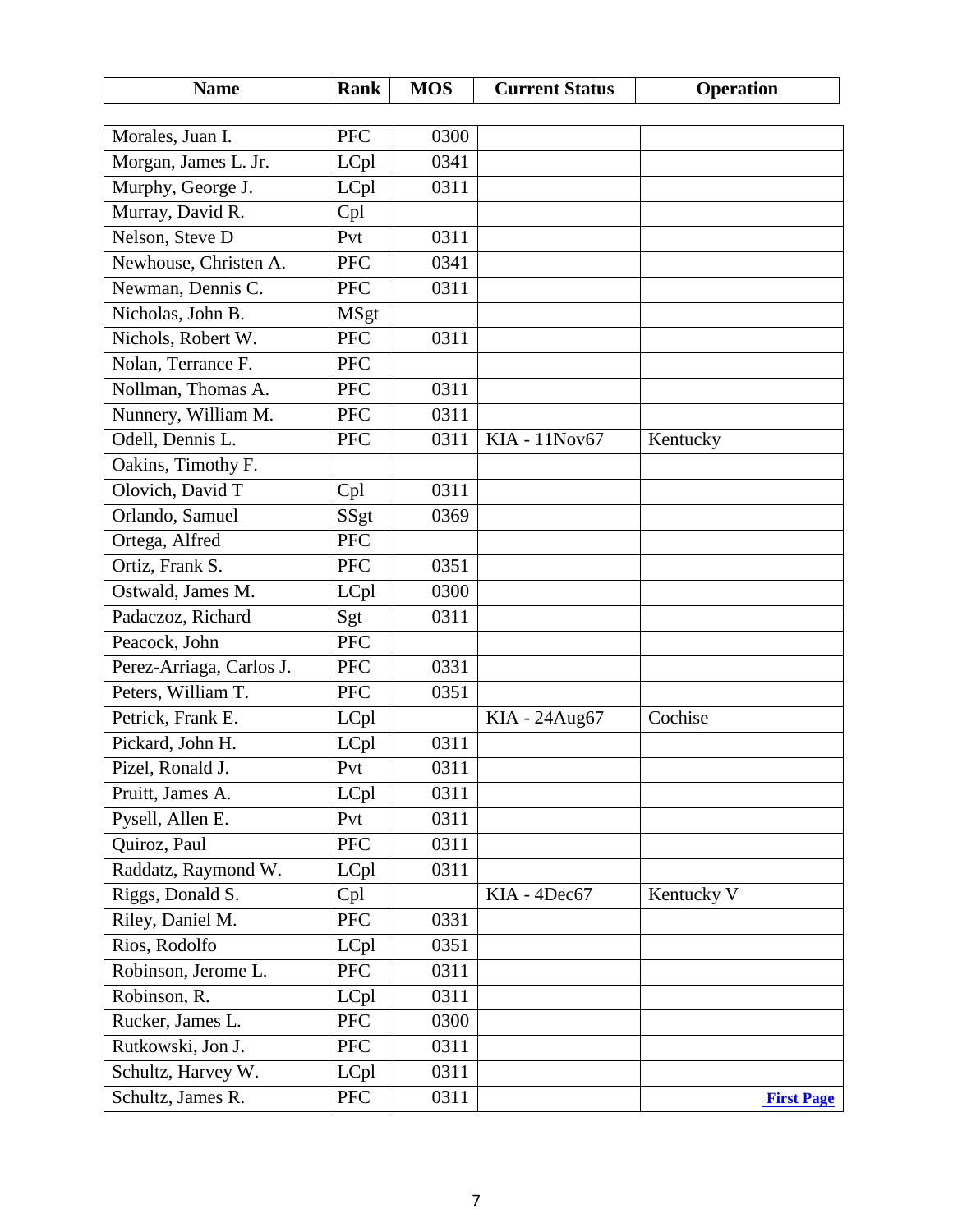<span id="page-7-2"></span><span id="page-7-1"></span><span id="page-7-0"></span>

| <b>Name</b>                      | Rank               | <b>MOS</b> | <b>Current Status</b> | <b>Operation</b>    |
|----------------------------------|--------------------|------------|-----------------------|---------------------|
| Seidl, Robert J.                 |                    |            |                       |                     |
| Sheffield, Floyd                 | Sgt                |            |                       |                     |
| Shipp, Jimmie C.                 | LCpl               | 0331       |                       |                     |
| Shockley, Tommy D.               | LCpl               | 0331       |                       |                     |
| Simmons, Charles R.              | <b>PFC</b>         | 0311       |                       |                     |
|                                  | Pvt                | 0311       |                       |                     |
| Simon, Gregory S.<br>Sims, James | Pvt                |            |                       |                     |
| Sims, William A.                 |                    | 0311       |                       |                     |
|                                  | LCpl<br><b>PFC</b> |            |                       |                     |
| Slayton, Johnny W.               |                    | 0311       |                       |                     |
| Smith, Eranzie L.                | <b>PFC</b>         | 0311       |                       |                     |
| Smith, Frank                     | <b>PFC</b>         | 0311       |                       |                     |
| Smith, Irvin                     | LCpl               | 0311       |                       |                     |
| Smith, Luther L.                 | Pvt                | 0311       |                       |                     |
| Smith, Michael B.                | LCpl               | 0331       |                       |                     |
| Smith, Roger L.                  | LCpl               | 0351       |                       |                     |
| Smyers, Edward M.                | LCpl               | 0311       |                       |                     |
| Southern, William J. Jr.         | <b>PFC</b>         | 0311       |                       |                     |
| Spencer, George R.               | LCpl               | 0311       |                       |                     |
| Stadnicki, David J.              | LCpl               | 0311       |                       |                     |
| Stencler, Walter J.              | LCpl               | 0311       |                       |                     |
| StGermain, Robert S.             | Pvt                | 0311       |                       |                     |
| String, Robert J.                | Pvt                | 0351       |                       |                     |
| Strong, Donald L.                | <b>PFC</b>         | 0311       |                       |                     |
| Sultzbaugh, Charles W. Jr.       | PFC                | 0311       |                       |                     |
| Sweeney, Daniel D. Jr.           | <b>PFC</b>         | 0311       |                       |                     |
| Suckerman, John E                | LCpl               | 0331       |                       |                     |
| Sultzbaugh, Charles W. Jr.       | <b>PFC</b>         | 0311       |                       |                     |
| Sutton, Joseph W.                | LCpl               | 0341       |                       |                     |
| Taylor, Robert L.                | LCpl               | 0331       |                       |                     |
| Tilton, Louis K.O.               | <b>PFC</b>         | 0311       |                       |                     |
| Turn, Henry L.                   | LCpl               | 0311       | KIA - 4May67          | Beaver Cage (Union) |
| Turner, Jack L.                  | Sgt                | 0351       |                       |                     |
| Turner, William                  |                    |            |                       |                     |
| Valencia, Isidoro                | Cpl                | 0331       |                       |                     |
| Velasquez, Juan C.               | PFC                | 0311       |                       |                     |
| Wallace, James E. Jr.            | <b>PFC</b>         | 0311       |                       |                     |
| Ward, Bobby G.                   | Cpl                | 0311       |                       |                     |
| Warner, Fredrick A.              | PFC                | 0351       |                       |                     |
| Weaver, Boyd U.                  | LCpl               | 0300       |                       | <b>First Page</b>   |